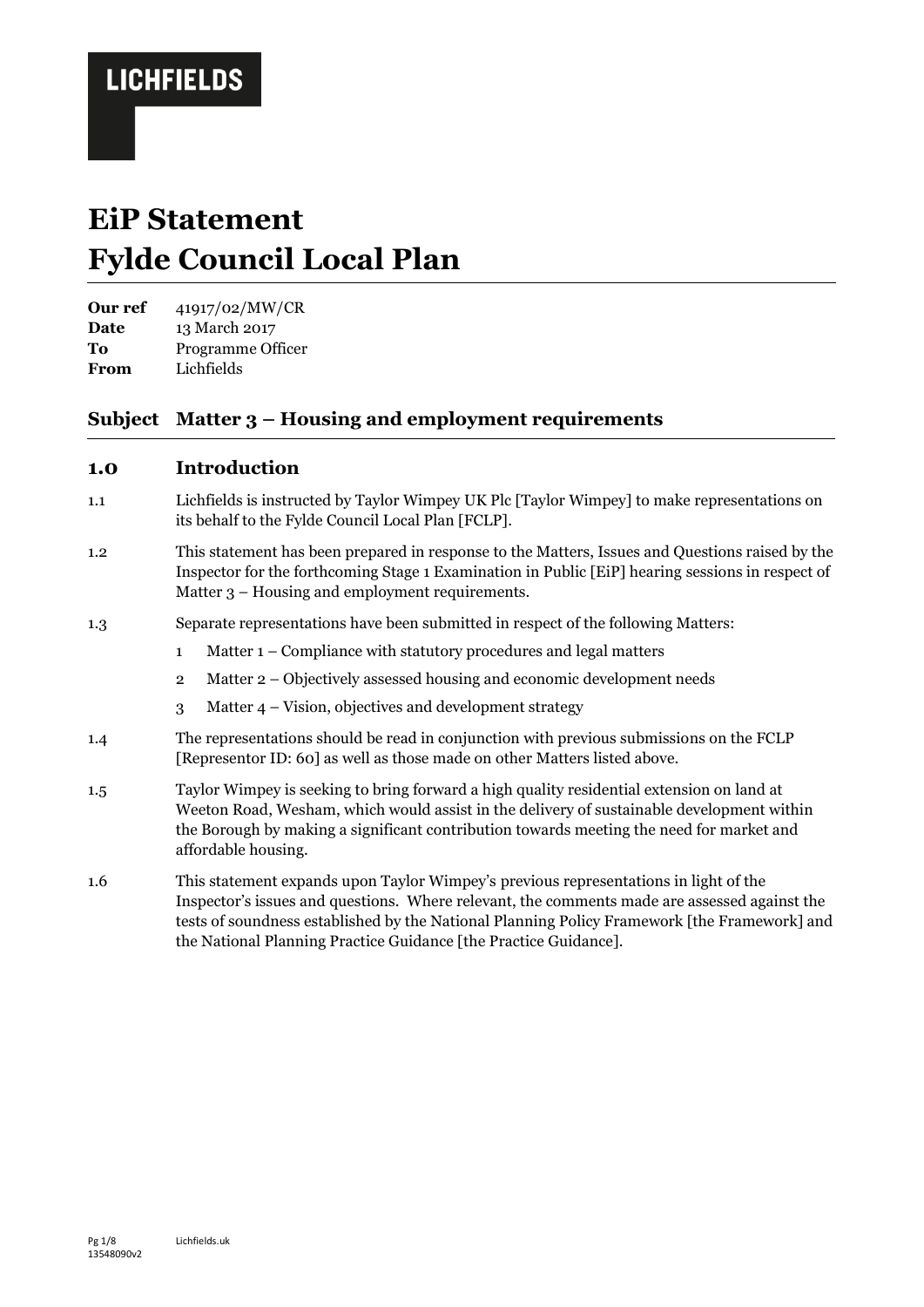#### **2.0 Planning Issues**

**Issue 5 – Is the identified overall housing requirement of 7,768 dwellings (370 dwellings per annum) over the Plan period justified and consistent with national policy?**

**23. Does the Council's evidence support the use of the figure of 370 dpa as its housing requirement in the Plan? In particular:**

**a) Is it a soundly based figure, supported by robust evidence?**

**b) Will it ensure that the Plan meets the full, objectively assessed housing needs identified in the SHMA?**

#### **c) Will it significantly boost housing supply?**

- 2.1 As set out in detail in our response to Matter 2, Taylor Wimpey is very concerned that the level of housing identified in the Fylde Local Plan underplays the true level of homes required to overcome years of under-provision. In particular, it is unclear how a housing requirement of just 370 dpa relates to the identified housing OAHN of 440 / 450 dpa as set out by the Council's own Consultants in the SHMA Addendum 2 (February 2016).
- 2.2 Taylor Wimpey considers that the provision of just 7,768 dwellings is not a soundly-based figure, in that it is not fully justified, does not meet the full OAHN, and furthermore does nothing to alleviate the unmet needs of other authorities within the same HMA.

#### **Flaws in the Initial OAHN Calculation**

- 2.3 As summarised in our Matter 2 Paper, Taylor Wimpey is concerned that the 370 dpa requirement is flawed, in that:
	- 1 The Fylde Coast SHMA and subsequent Addendums upon which the housing requirement is (ostensibly) based are **not up to date**. The most recent document, Addendum 2, was published in February 2016 and was therefore unable to take the 2014-based household projections into account, as these were published later that year. These latest projections suggest a level of household growth some 16% higher than the 2012-based household projections upon which much of Turley's modelling is based;
	- 2 The 370 dpa target is based upon the **long term migration demographic scenario** (excluding Unattributable Population Change) over the 10-year period to 2013/14. However, two years' further migration data is now available, which suggests that levels of net inward migration are significantly higher than before. This could also increase the demographic starting point;
	- 3 A detailed review of **market signals** suggests that a modest uplift to the demographic starting point would be appropriate. Whilst Turley's Addendum 2 also recognises the need to make an upward adjustment to the demographic starting point in response to moderately worsening market signals, they have chosen to uplift on the basis of accelerating household formation rates. This has the effect of increasing the need by just 10-11 dpa;
	- 4 Whilst Lichfields agrees that an adjustment to headship rates should be made, we consider that the SHMA Addendum 2 conflates market signals with adjustments to headship rates when the Practice Guidance indicates these are separate steps in separate parts of the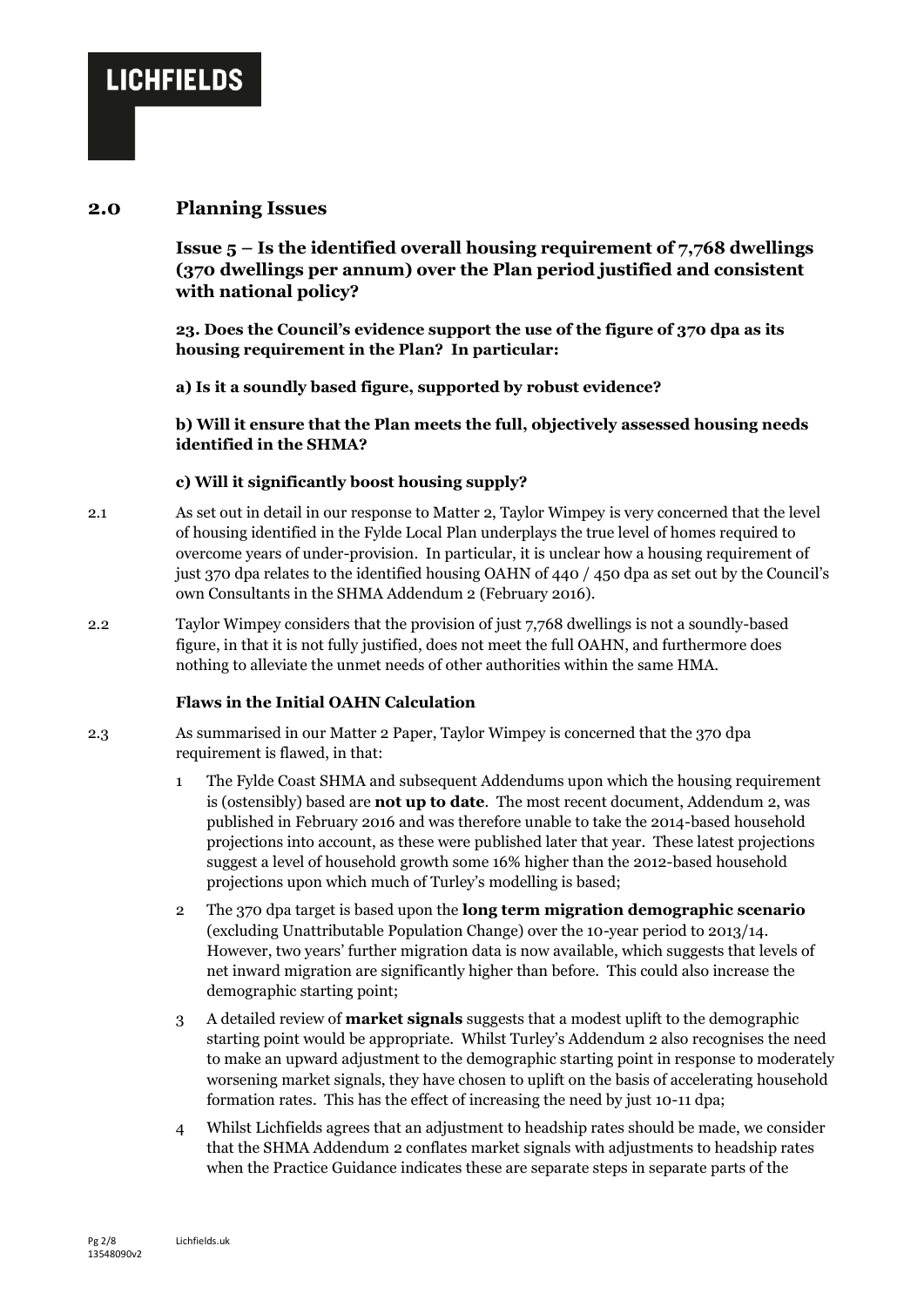process<sup>1</sup> . The market signals adjustment within OAHN is an increase in supply in response to a number of indicators; this is a separate element to the demographic-led housing need identified. Lichfields therefore considers that a market signals uplift should be applied on top of the 370 dpa, in the order of 10%. This takes the figure to 407 dpa;

- 5 The SHMA Addendum 1 suggests that there is a relatively high level of affordable housing need in the Borough, equal to around 249 dpa. At a delivery rate of 30%, this would suggest that 830 dpa would need to be delivered if affordable housing need is to be addressed in full. Recent High Court judgements have suggested that an upward adjustment to the housing need figure should be made to help meet those needs. In accordance with the suggested LPEG approach, we consider that a further 10% upward adjustment would be appropriate;
- 6 This would take the demographic-led housing need up to **448 dpa**. This is not dissimilar to the 440/450 dpa identified by Turley as being the OAHN, based on the two employmentled scenarios;
- 7 **Lichfields therefore considers that Fylde Borough's housing OAHN should be at least 450 dpa, with the potential for this to be even higher once the latest household projections and migration datasets are modelled.**
- 2.4 We consider that FBC has produced an unsound housing requirement figure of 370 dpa that is not based on its own housing evidence. FBC has sought to constrain housing delivery without following due process in explaining why its full OAHN can be delivered.

#### **Failure to justify a lower housing requirement**

- 2.5 A number of High Court judgements have clarified how one moves from a housing OAN to a housing requirement figure. Of particular note is the Gallagher Homes Limited and Lioncourt Homes Limited v Solihull Metropolitan Borough Council judgement, referred to as "Solihull"2.
- 2.6 This was concerned with the adoption of the Solihull Local Plan and the extent to which it was supported by a figure for objectively assessed housing need. The judgment of Hickinbottom J in Solihull sets out a very useful summary of the staged approach to arriving at a housing requirement, providing some useful definitions of the concepts applied in respect of housing needs and requirements [§37]:

*ii) Full Objective Assessment of Need for Housing: This is the objectively assessed need for housing in an area, leaving aside policy considerations. It is therefore closely linked to the relevant household projection; but is not necessarily the same. An objective assessment of housing need may result in a different figure from that based on purely demographics if, e.g., the assessor considers that the household projection fails properly to take into account the effects of a major downturn (or upturn) in the economy that will affect future housing needs in an area. Nevertheless, where there are no such factors, objective assessment of need may be – and sometimes is – taken as being the same as the relevant household projection.* 

1

<sup>1</sup> Headship rates adjustments [ID 2a-015-20140306] and market signals adjustment [ID 2a-020- 20140306]

<sup>2</sup> Gallagher Homes Limited and (2) Lioncourt Homes Limited v Solihull Metropolitan Borough Council [2014] EWHC 1283;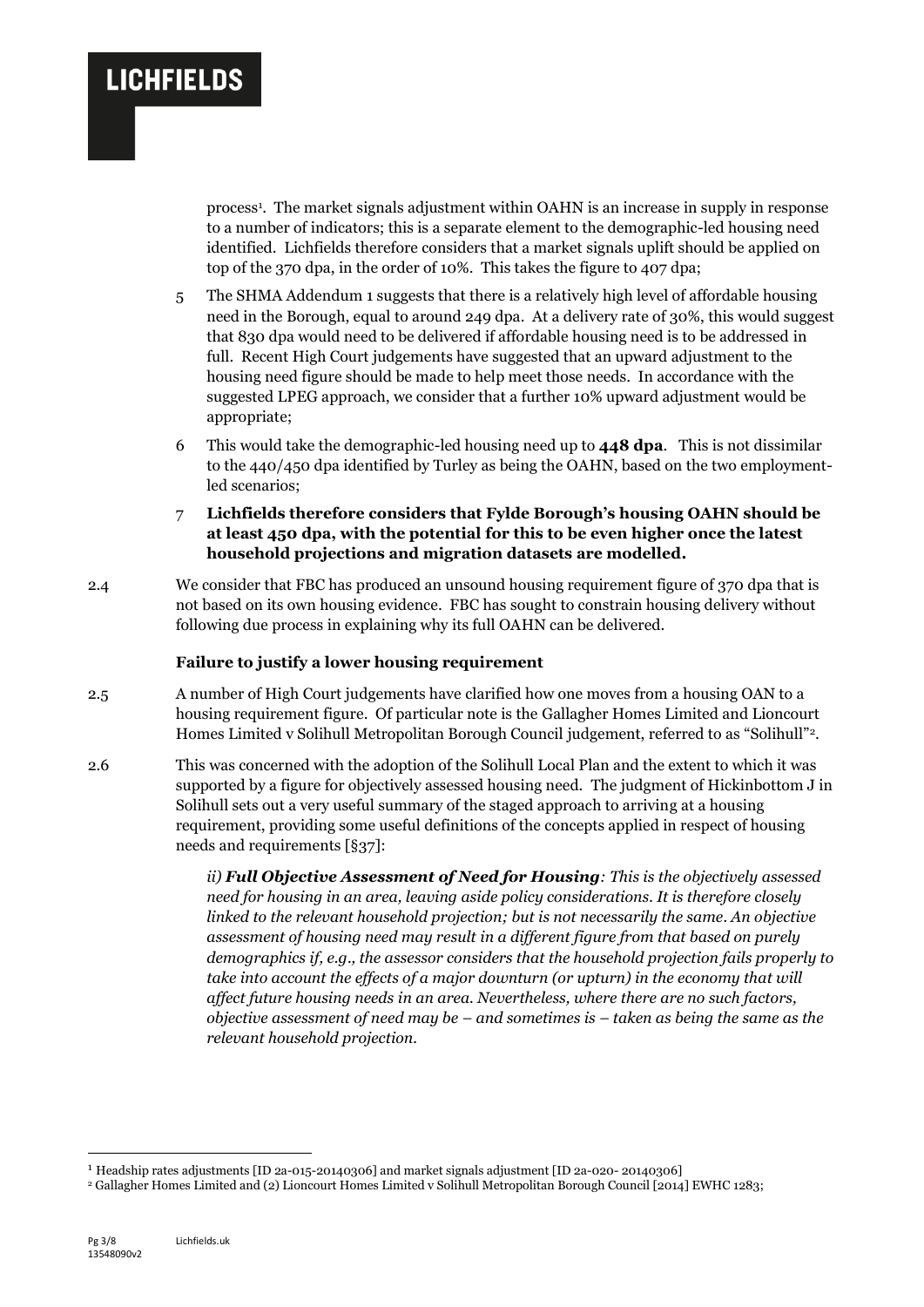*iii) Housing Requirement: This is the figure which reflects, not only the assessed need for housing, but also any policy considerations that might require that figure to be manipulated to determine the actual housing target for an area. For example, built development in an area might be constrained by the extent of land which is the subject of policy protection, such as Green Belt or Areas of Outstanding Natural Beauty. Or it might be decided, as a matter of policy, to encourage or discourage particular migration reflected in demographic trends. Once these policy considerations have been applied to the figure for full objectively assessed need for housing in an area, the result is a "policy on" figure for housing requirement. Subject to it being determined by a proper process, the housing requirement figure will be the target against which housing supply will normally be measured."*

2.7 Solihull reaffirms previous judgments that full objectively assessed needs should be arrived at, and utilised, without the application of any constraining factors. At §91 of the judgment the judge sets out:

> *"… in the context of the first bullet point in paragraph 47, policy matters and other constraining factors qualify, not the full objectively assessed housing needs, but rather the extent to which the authority should meet those needs on the basis of other NPPF policies that may, significantly and demonstrably outweigh the benefits of such housing provision."*

This judgement make it very clear that the Local Plan should meet the full OAHN for housing, subject only to the constraints referred to in the Framework, paragraphs 14 and 47.

2.8 Based on the evidence we have been presented with, FBC has failed to adequately justify why a lower housing requirement figure would be appropriate.

#### **Duty to Co-operate - Failings across the HMA**

- 2.9 The Fylde Coast SHMA (2014) concludes that the three authorities making up the Fylde Coast area (Fylde Council, Wyre Borough Council and Blackpool Council) operate as a relatively strong and distinct Housing Market Area [§3.28]. Lichfields agrees that the level of selfcontainment across the Fylde Coast authorities suggests that this is an appropriate HMA.
- 2.10 In this regard, the Framework is clear that to significantly boost the supply of housing, LPAs should:

*"use their evidence base to ensure their Local Plan meets the full, objectively assessed needs for market and affordable housing in the housing market area, as far as is consistent with the policies set out in this Framework" [§47, Lichfields emphasis]*

2.11 The recently published Housing White Paper has reiterated the importance of meeting the overall housing need across the HMA:

> *"Where an authority has demonstrated that it is unable to meet all of its housing requirement, it must be able to work constructively with neighbouring authorities on how best to address the remainder. The duty-to-co-operate already places a legal requirement on LPAs to collaborate where cross boundary issues arise during plan-making. However in some parts of the country this has not been successful. To address this we will consult on changes to the NPPF so that authorities are expected to prepare a Statement of Common Ground, setting out how they will work together to meet housing requirements and other issues that cut across authority boundaries." [§1.9]*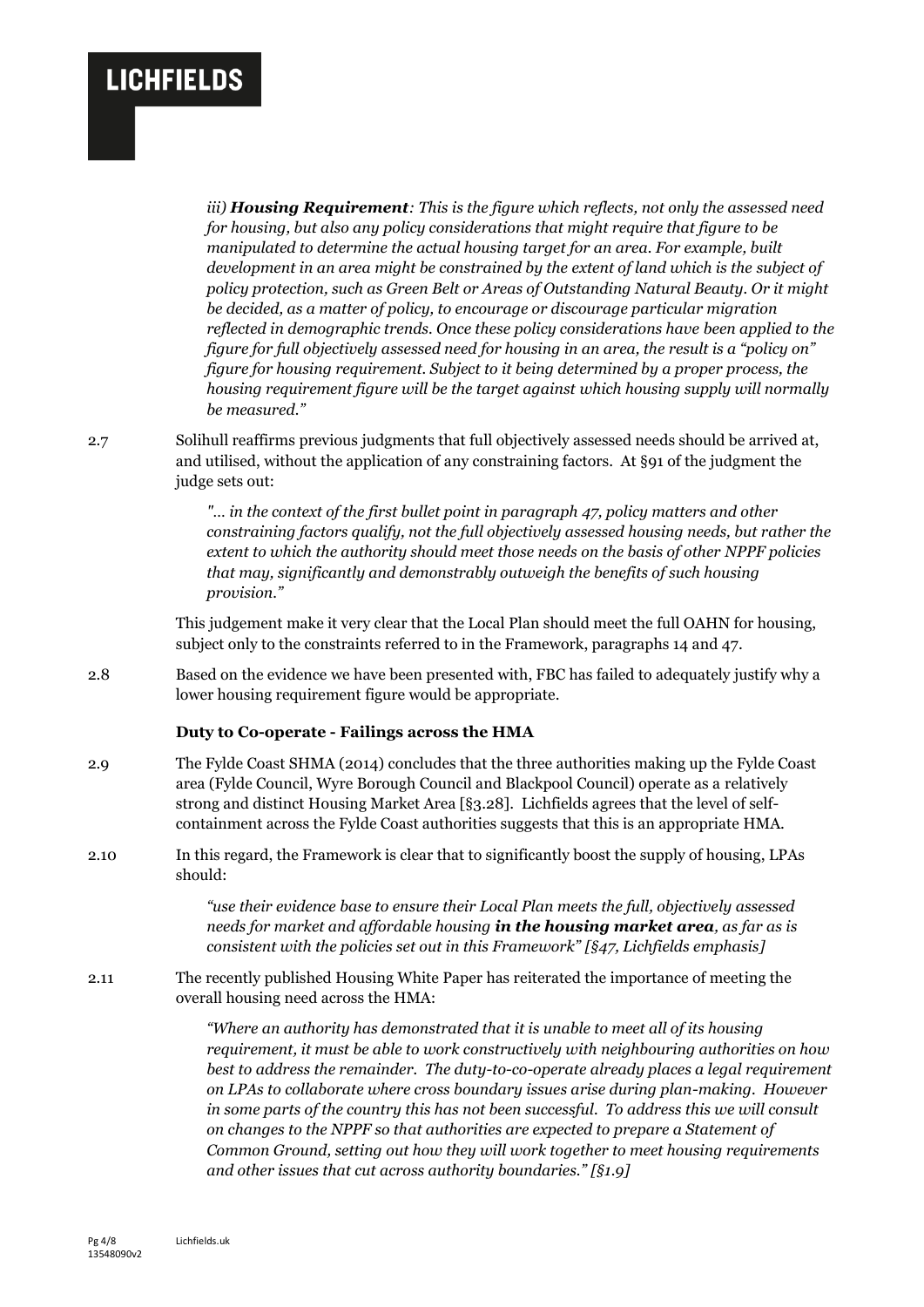- 2.12 Fylde Council has produced a Statement of Compliance with the Duty to Co-operate (August 2016) which states that there are some cross boundary strategic issues with their neighbouring authorities which require continued collaboration and monitoring to demonstrate the legal compliance aspect of the Duty to Co-operate and the soundness aspects of the Duty. The Statement suggests that as Fylde's OAHN can be met in full on sites in Fylde Borough, there is no need to request that Wyre, Blackpool or Preston meet any of Fylde's requirement.
- 2.13 However, there are issues concerning the extent to which other authorities in the same HMA can meet their own needs without relying upon assistance from elsewhere.
- 2.14 Blackpool now has an adopted Local Plan<sup>3</sup> which identifies a housing requirement of 4,200 dwellings between 2012 and 2027, or 280 dpa. It is a highly constrained district and is struggling to meet its own needs going forward, let alone take on any from elsewhere.
- 2.15 In this regard, the Statement notes that Wyre Council wrote to Fylde Council in May 2016, under the Duty Cooperate, to request that Fylde assist Wyre in meeting its housing need:

*"The OAN figures for the three Fylde Coast Authorities originate from the ranges set out in the original SHMA 2014 and its updates which considered revised population and household formation data. For Wyre Council this gave an OAN of between 400 and 479 dpa from 2011 to 2031. Wyre Council considers 479 dpa to be an appropriate housing requirement figure which ties in with the economic evidence and this figure was accepted by Wyre Council on 14th April 2016."*

2.16 The Statement notes that Wyre Council considered that its supply of deliverable land is constrained by highway capacity, Flood Risk and Green Belt:

> *"The evidence base in relation to these issues is incomplete and the exact extent of the unmet need is unknown. It is also unclear what provision other neighbouring authorities will be able to make. Fylde Council are aware of this important issue, however at this stage the precise numbers of homes that will need to be delivered outside Wyre Council's administrative area has not been assessed.*

*It is crucial that Fylde's Plan is not delayed, an up to date plan must be adopted as soon as possible. However, in accordance with the Duty to Cooperate, Fylde Council is committed to continuing to work with Wyre and its other neighbours, once the evidence base relating to Wyre's constraints is complete, in order to address the above mentioned issues." [§§ 3.24-3.26]*

- 2.17 It is clear then, that FBC is choosing to ignore Wyre Council's request for assistance and is failing to address the housing shortfall from elsewhere in the HMA. Therefore the 450 dpa OAHN figure should be the very least that FBC is planning for. It is likely that once WBC has articulated the extent of its inability to deliver sufficient housing to meet its own needs, Fylde Borough's housing requirement will need to be significantly higher than 450 dpa.
- 2.18 To ensure that the Plan is positively prepared and effective, an appropriate approach would be to consider the quantum of assistance that would be required to meet the HMA housing shortfall, and then plan to provide it in suitable locations close to the Wyre Borough boundary.

-

<sup>3</sup>Blackpool Council (January 2016): Blackpool Local Plan Part 1: Core Strategy 2012-2027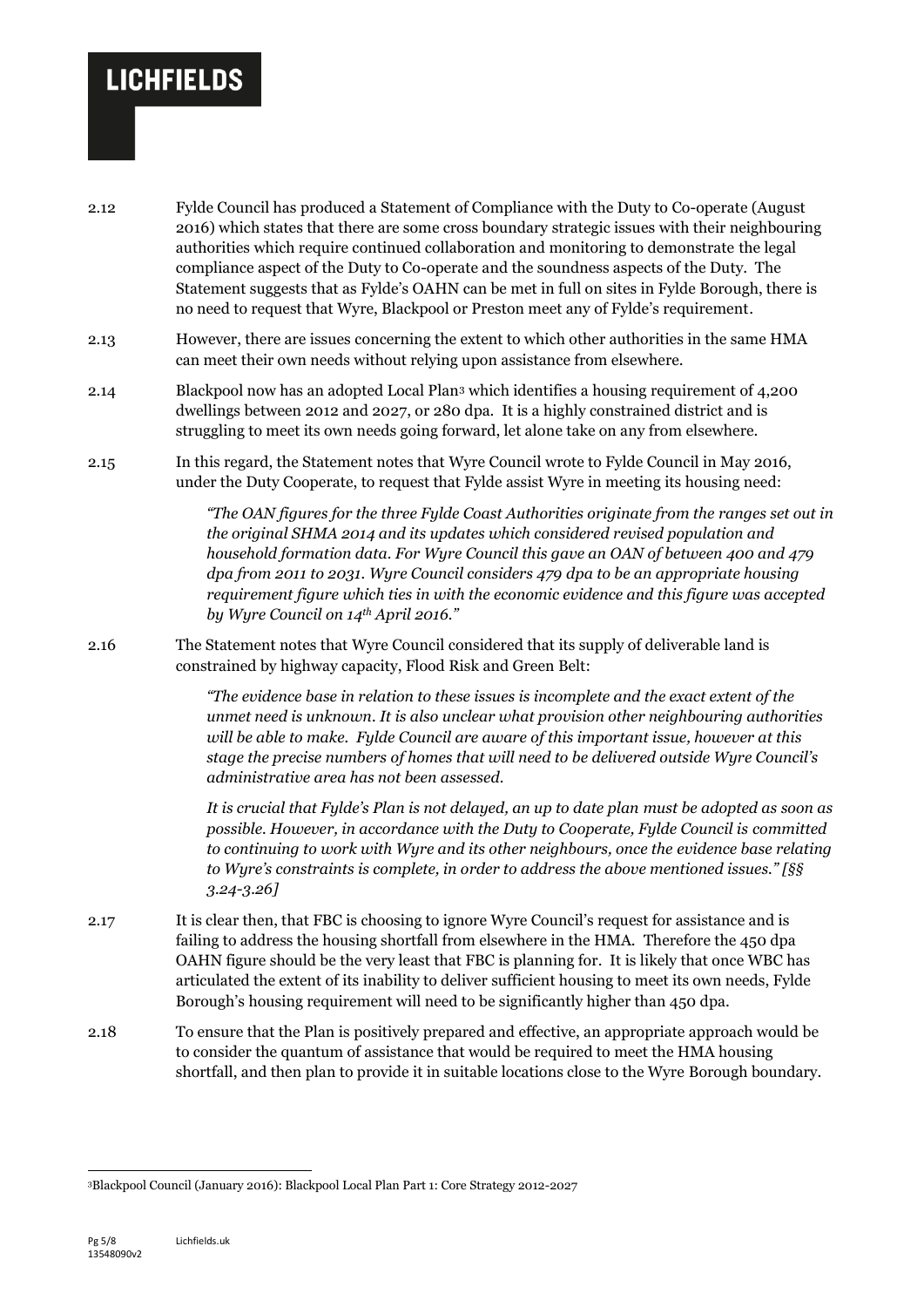**24. The soundness of specific land allocations and deliverability of sites to meet the housing requirement will be considered at Stage 2 of the Examination. However, on the basis of the Plan as submitted does it confirm that there is:**

**a) a supply of specific deliverable sites to meet the housing requirement for five years from the point of adoption; and,**

**b) a supply of specific, developable sites or broad locations for growth for years 6- 10 from the point of adoption?**

**If you contend that the plan would not provide for either a) or b) above (or both) could the Plan be appropriately modified to address this?**

- 2.19 The Submission version of the Local Plan was submitted to the Secretary of State on 9 December 2016 and sets out an annual housing requirement of 370dpa, totalling 7,768 during the Plan period 2011-2032. Including an allowance for small sites and windfalls, FBC considers that it will have a forward supply of 7,891 dwellings over the whole of the plan period [§10.16].
- 2.20 In its formal response (dated  $27<sup>th</sup>$  January 2017) to the Inspector's initial questions on the status of its 5YHLS, the Council provided an updated housing trajectory (base dated  $31^{st}$  March 2017) and claims a 5YHLS of 3,471 dwellings. In the response, the Council claims to have an oversupply of 951 dwellings based on the Local Plan requirement plus an allowance for previous under-delivery. This however is based on the application of the 'Liverpool' approach to backlog rather than the 'Sedgefield' approach.
- 2.21 Taylor Wimpey has serious concerns over this approach and considers that the housing requirement in the Local Plan is unsound. Essentially, the Council's housing requirement is too low and partly as a consequence the Council's claimed 5 year supply of housing land is overestimated.
- 2.22 Detailed responses to the issues around housing requirement are provided in our response to Matter 2 and our response to Question 23 above. In addition, a Technical Note, which provides an Assessment of Fylde's 5 Year Housing Land Supply, is appended to these representations.
- 2.23 The Technical Note includes a detailed review of all sites included within FBC's latest 5YHLS trajectory which the Council considers will make a contribution of 50 dwellings or more to the 5 year supply. In summary, the supply from a number of sites has been discounted as the site will not meet the definition of 'deliverable' as set out within the Framework [Footnote 11], will not deliver the number of units anticipated by the Council and/or the Council's lead-in times and delivery rates have been over-estimated.
- 2.24 The conclusions of the Technical Note (also set out in Table 1) are:
	- 1 An OAHN of at least 450dpa should be used, past under-delivery since the start of the plan period added, and a 20% buffer applied to both the requirement and the past underdelivery. This gives a 5 year housing requirement of at least **4,142 dwellings** (**828 dpa**);
	- 2 A realistic position in terms of a 5 Year housing Land Supply is **2,973** dwellings, which represents a reduction of 498 dwellings from FBC's claimed supply of 3,471; and,
	- 3 This equates to a 5 Year Housing Land Supply of just **3.6 years**.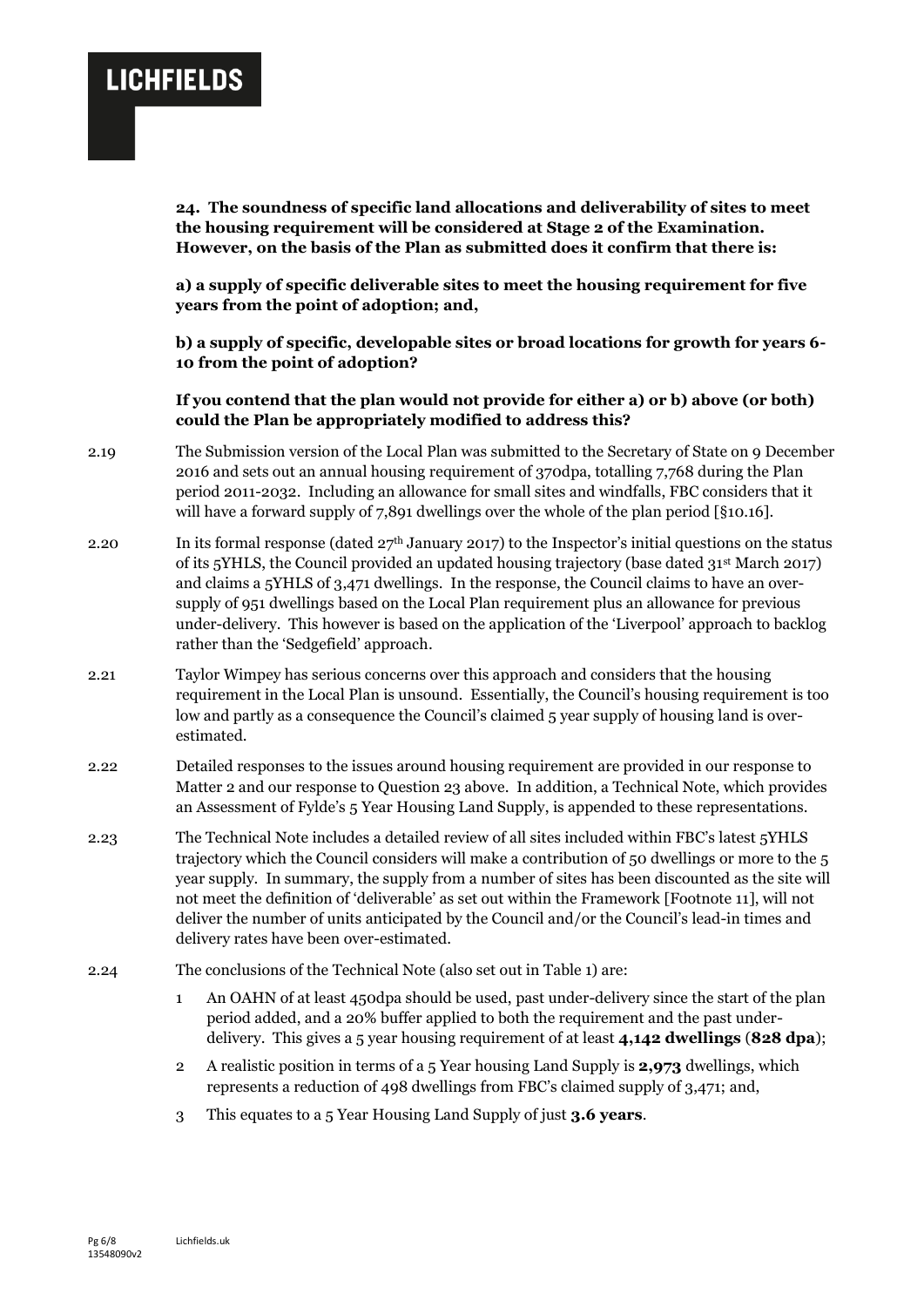Table 1 Summary of 5 Year Housing Land Position

| Housing Requirement (2017/18-2022/23)                                   |           | <b>Lichfields Position</b> |          |
|-------------------------------------------------------------------------|-----------|----------------------------|----------|
| 5-year Requirement                                                      |           | (5x450)                    | 2,250    |
| Backlog (2011-2016)                                                     |           |                            | 1,202    |
| Requirement + Backlog                                                   |           |                            | 3,452    |
| Framework 20% Buffer                                                    |           |                            | 690      |
| <b>Outstanding 5 Year Requirement</b><br>Requirement + Backlog + Buffer |           |                            | 4,142    |
| Residual Annual 5-Year Requirement                                      |           |                            | 828      |
| Allocations                                                             |           |                            | 363      |
| Minded to Approve                                                       |           |                            | 523      |
| <b>Planning Application Commitments</b>                                 |           |                            | 1,765    |
|                                                                         | Sub Total |                            | 2,651    |
| Small site completions                                                  |           | $\Omega$                   |          |
| Small site commitment and Minded to Approve<br>(unallocated sites)      |           | 306                        |          |
| Small sites and Windfall Allowance (unallocated<br>sites)               |           | 40                         |          |
| Long Term Empty Homes re-entering market                                |           | 40                         |          |
| 10% allowance for small sites (<50) not coming<br>forward               |           | $-64$                      |          |
|                                                                         | Sub Total | 322                        | 322      |
| <b>Total 5-Year Supply</b>                                              |           |                            | 2,973    |
| Difference<br>(Under Supply Expressed as a Minus)                       |           |                            | $-1,169$ |
| 5-year Housing Supply<br>(Expressed as Years of Residual Requirement)   |           |                            | 3.6      |

Source: 5 Year Housing Land Assessment for Fylde: Technical Note – Lichfields

2.25 The Technical Note also provides a consideration of the following scenarios which effectively provide sensitivity testing to calculated supply:

- 1 If the realistic supply position of **2,903** is used and the past under-delivery is treated correctly using the Sedgefield method, even if an OAHN of 370dpa is applied (giving an annual requirement of 636 dpa); the Council would have a 5YHLS position of just **4.7** years**;**
- 2 If a minimum OAHN of 450dpa is correctly used (resulting in an annual requirement of 828 dpa), and the past under-delivery is treated appropriately using the Sedgefield method, even if the Council's claimed supply of **3,471** is used; the Council would have a 5YHLS position of just **4.2** years.
- 2.26 Furthermore if the previous under-delivery is treated appropriately using the Sedgefield method, the only scenario in which the Council could demonstrate a 5 year supply would be if